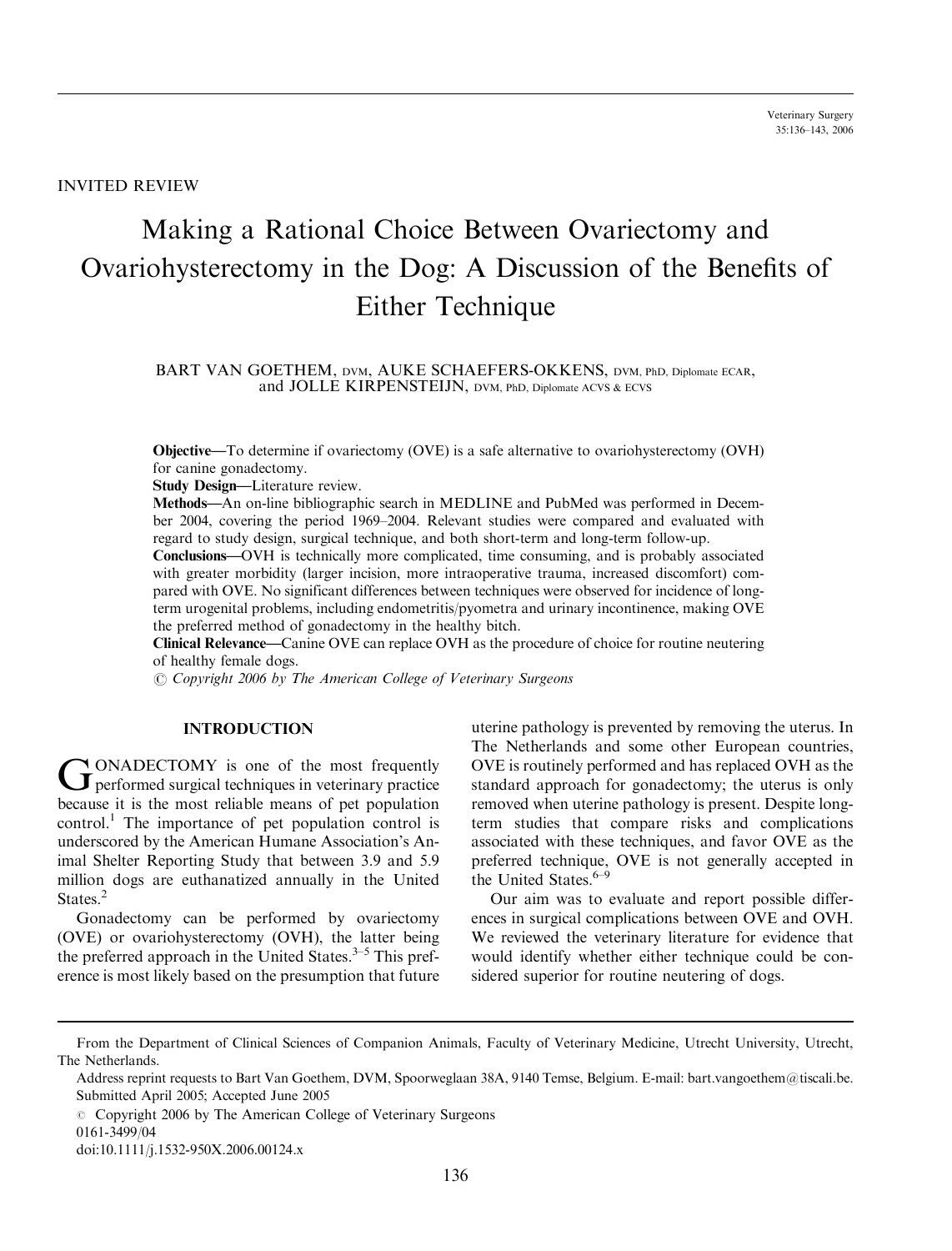## SURGICAL TECHNIQUE

OVE is started by a median celiotomy extending from the umbilicus to approximately halfway between umbilicus and os pubis, depending on dog size. In deep-chested or obese dogs, it is sometimes necessary to enlarge the incision cranially to allow sufficient exposure of the ovar- $\frac{4,10}{2}$  The ovary was located, and retracted caudally to expose the suspensory ligament and ovarian pedicle. The suspensory ligament was stretched, broken, or transected by electrocoagulation or scissors, to improve manipulation and observation of the pedicle. The arteriovenous complex within the pedicle, arising from the ovarian artery and vein was ligated with 0-4/0 absorbable suture material, depending on pedicle size, after which it was transected. The uterine artery and vein were ligated at the cranial tip of the uterine horn, 5 mm caudal to the proper ligament, using 2/0-4/0 absorbable suture material, and transected at the proper ligament.<sup>11</sup> After excision, the ovarian bursa was opened and the ovary inspected to confirm complete ovarian removal.<sup>3,11</sup>

OVH was also performed through a median celiotomy, although, based on the dog's size and body condition, the incision was lengthened in a caudal direction. After the ovarian pedicles were ligated and severed, the broad ligament was examined. If it is vascular, it is ligated with 1 or 2 ligatures using  $2/0-4/0$  absorbable suture material before it is cut or torn. A clamp was placed on the uterine body just cranial to, or on, the cervix. The uterine arteries were individually ligated proximal to the clamp using 2/0-4/0 absorbable suture material and the uterus, was ligated circumferentially in the crushing groove that remains after removal of the clamp using 0-4/0 absorbable suture material. After inspection for potential bleeding at the ligated pedicles, the celiotomy was closed in layers.<sup>3,4,11–13</sup>

From a technical perspective, OVE is less invasive and less time-consuming than OVH. Although it is possible to perform OVH through a small median celiotomy, atraumatic technique and correct placement of the uterine ligature near the cervix typically requires a larger celiotomy compared with OVE. Thus, the duration of surgery and anesthesia should be shorter for OVE, and because the celiotomy is shorter, the broad ligaments are not disrupted, and the uterine stump left intact, there should also be less surgical trauma.

## INDICATIONS FOR OVE AND OVH

OVE is the most commonly performed for elective neutering; however, it is also indicated for treatment of ovarian tumors, to promote involution of placental sites (non-responsive to medical treatment), to prevent recurrence of vaginal hyperplasia, to prevent hormonal changes that can interfere with medical therapy in patients with endocrine diseases (e.g., diabetes), and to eliminate the transfer of inherited diseases (e.g., generalized demodicosis). $3,11,14$  OVE is also performed in young dogs  $(< 2.5$  years) to decrease the incidence of mammary gland tumors. The relative risk for developing mammary gland tumors decreases when neutering is performed before first estrus (0.5%), between first and second estrus  $(8\%)$ , and between second estrus and 2.5 years of age  $(26\%)$ <sup>15</sup> Despite one contrary opinion.<sup>16</sup> there is seemingly no benefit in performing OVH at the time of mammary tumor removal because neither tumor-related nor overall survival improve after  $OVM$ .<sup>17–19</sup>

OVH is the treatment of choice for most uterine diseases, including: congenital anomalies, pyometra, localized or diffuse cystic endometrial hyperplasia (CEH), uterine torsion, uterine prolapse, uterine rupture, and uterine neoplasia.<sup>3,4,11,20</sup> In a study of 1712 canine OVHs, 1409 (82%) were performed for elective sterilization, and only 313 (18%) for reproductive tract disease (as adjunctive therapy for mammary neoplasia, for treatment of pyometra, endometrial hyperplasia, vaginitis, and several miscellaneous genital tract diseases).<sup>21</sup> This and other reports clearly reflect textbook recommendations that the preferred technique for gonadectomy in dogs and cats is OVH.3–5,11

## SURGERY RELATED COMPLICATIONS

The primary rationale for selection of OVH or OVE is likely related to the expected frequency of short-term and long-term complications. In a retrospective study of 62 dogs that had OVH, 17.7% developed complications.<sup>22</sup> Complications associated with OVE would be expected to be similar to those associated with the OVE component of OVH; however, other complications associated with removal of the uterus in OVH would not be expected with OVE. A review of reported complications after OVE and OVH is presented below (Table 1) and a logical decision for technique is suggested.

### Intraabdominal Hemorrhage

Hemorrhage was the most common complication (79%) in dogs  $>$  25 kg in a review of 853 OVHs.<sup>10</sup> Concurrently, hemorrhage has been determined to be the most common cause of death after OVH in large breed dogs.5,20 Clinically important hemorrhage primarily occurs from the ovarian pedicles, the uterine vessels, or the uterine wall when ligatures are improperly placed, $^{23}$  and rarely occurs from vessels that accompany the suspensory ligament or within the broad ligament.<sup>4</sup> Thus, comparing OVE with OVH, the likelihood of clinically important hemorrhage from the ovarian pedicles should be similar.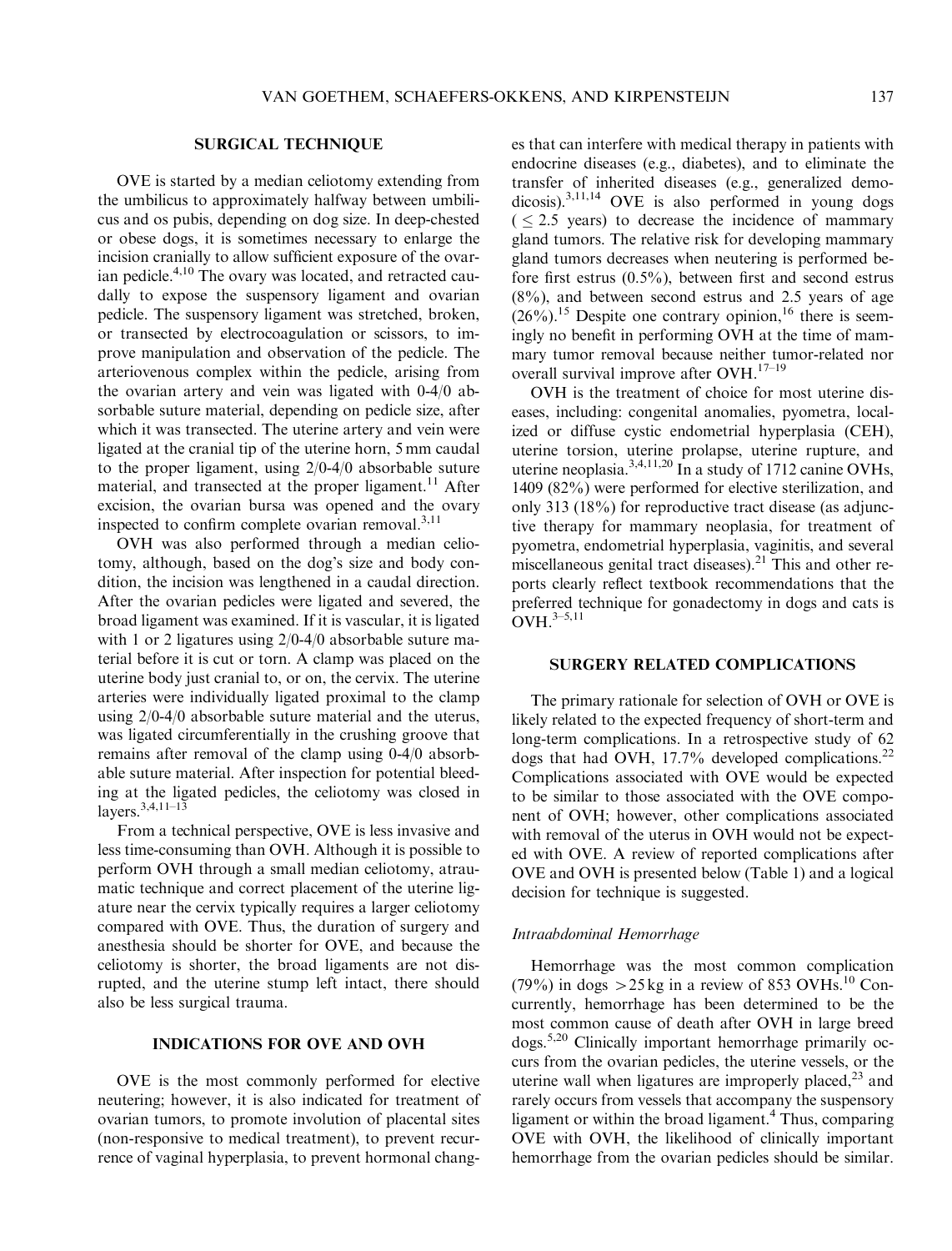| Group      | Intraabdominal Hemorrhage |              |                                  | Vaginal Bleeding |                                | Ligation of the Ureter |          |                            | Ovarian Remnant<br>Syndrome |                                                                 | Stump Granuloma (suture)<br>reaction) |                                 |                                                                          |
|------------|---------------------------|--------------|----------------------------------|------------------|--------------------------------|------------------------|----------|----------------------------|-----------------------------|-----------------------------------------------------------------|---------------------------------------|---------------------------------|--------------------------------------------------------------------------|
| <b>OVH</b> | $<$ 25 kg:<br>$>$ 25 kg:  | $2\%$<br>79% | $(7/290)^{10}$<br>$(69/87)^{10}$ | $2\%$<br>15%     | $(2/8)^{10}$<br>$(11/72)^{23}$ | OP:<br>US:             | 2%<br>3% | $(2/109)^8$<br>$(3/109)^8$ | 43%<br>43%<br>$1\%$<br>17%  | $(47/109)^9$<br>$(47/109)^9$<br>$(1/87)^{10}$<br>$(12/72)^{23}$ | OP:<br>US:                            | 60%<br>$1\%$<br>20%<br>5%<br>7% | $(12/20)^5$<br>$(1/109)^{8}$<br>$(4/20)^5$<br>$(5/109)^8$<br>$(8/109)^9$ |
|            |                           |              |                                  |                  |                                |                        |          |                            |                             |                                                                 |                                       | 51%                             | $(37/72)^{23}$                                                           |

Table 1. Surgery Related Complications After Ovariohysterectomy

OVH, ovariohysterectomy; OP, ovarian pedicle; US, uterine stump. Italic: relative numbers, percentages based on dogs with complications.

Theoretically, OVH has additional risk for hemorrhage from vessels in the broad ligament and from uterine vessels near the cervix (where the uterine arteries are larger than at the tip of the uterine horn and bleeding can be more severe in comparison). Hemorrhage from uterine vessel rupture caused by excessive traction on the uterine body during OVH has been reported.<sup>23</sup>

## Vaginal Bleeding

Single nonabsorbable multifilament ligatures around the uterine body can predispose to erosion of uterine vessels, resulting in intermittent vaginal bleeding. Pearson reported vaginal bleeding in 11 (15%) of 72 dogs,  $4\n-16$ days after surgery.23 Vaginal tamponade or exploratory celiotomy may be indicated, if the bleeding becomes severe. Vaginal hemorrhage may also be associated with infection caused by contamination during surgery, use of infected suture material, or from transfixation ligatures that enter the lumen of the uterus or cervix. $2<sup>3</sup>$ 

The advantage of ligating the uterine vessels at the uterine horn tip and transection at the proper ligament is that the uterine horn is not opened and the serosa remains intact. Bleeding from the vulva in the first week after surgery cannot occur. The only case in which one of the authors have observed a dog with vaginal bleeding after OVE was when the surgeon transected the uterine horn (and thus opened the lumen).

## Ligation of the Ureter

Direct obstruction of a ureter occurs when the ureter is accidentally included in a ligature. For instance, if the pedicle is ligated too close to its base at the abdominal wall, because of inadequate exposure of the caudal pole of the kidney, the proximal aspect of the ureter may be incorporated.20 More often the distal part of the ureter is involved because of its close location to the uterine body. Inadvertent, suture-associated occlusion of the distal ureter is more common if a distended urinary bladder displaces the trigone cranially.<sup>20</sup> Okkens et al<sup>8</sup> reported complications after OVH in 109 dogs, admitted over a 2-

year-period (1977–1979) at the University of Utrecht, The Netherlands. Among these dogs, 18 had signs related to the urinary system. Direct ligation of the ureter was observed at the ovarian pedicle in 2 dogs (11%) and at the distal ureter by uterine ligature in 3 dogs (17%). It is evident that the chance of ligation of the proximal ureter during OVE is identical to the OVH technique, but distal ureteral ligation is nonexistent during OVE.

## Ovarian Remnant Syndrome

Recurrent estrus occurs after OVE or OVH when the ovaries are incompletely removed and residual ovarian tissue becomes functional. Collateral circulation to the ovarian tissue can develop even though the ovarian arteriovenous complex has been ligated and interrupted.<sup>3</sup> In dogs, neither ectopic ovaries (ovarian tissue in an abnormal location such as in the mesentery), nor accessory ovarian tissue extending into the ligament of the ovary have been reported, in contrast to their occurrence in cats, cows, and humans.<sup>5,24</sup>

Pearson<sup>23</sup> described 12 dogs with recurrent estrus in a group of 72 dogs with complications after OVH (17%). Okkens et al<sup>9</sup> reported 109 dogs with complications after OVH, of which 55 dogs had complications of a gynecologic nature; residual ovarian tissue was observed in 47 dogs (43%). Of these dogs, 16 had bilateral, 25 rightsided, and 6 left-sided residual ovarian tissue. Ovarian remnants tend to be more commonly located on the right side. This higher frequency of right-sided ovarian remnants has been observed by others and is likely explained by a more cranial and deeper anatomic location of the right ovary, decreasing the ease of observation and removal.<sup>23,25</sup> When performing OVE, the surgeon is placing 2 cuts close to the ovary (ovarian pedicle and proper ligament). One could argue, but this remains speculative, that there is an increased chance for ovarian remnants with OVE in comparison with OVH (where only 1 cut is made close to the ovary); however, this cannot be confirmed by literature review.

Most ovarian remnants occur after  $OVM^{8,9,23-25}$  This may be because OVH is more commonly performed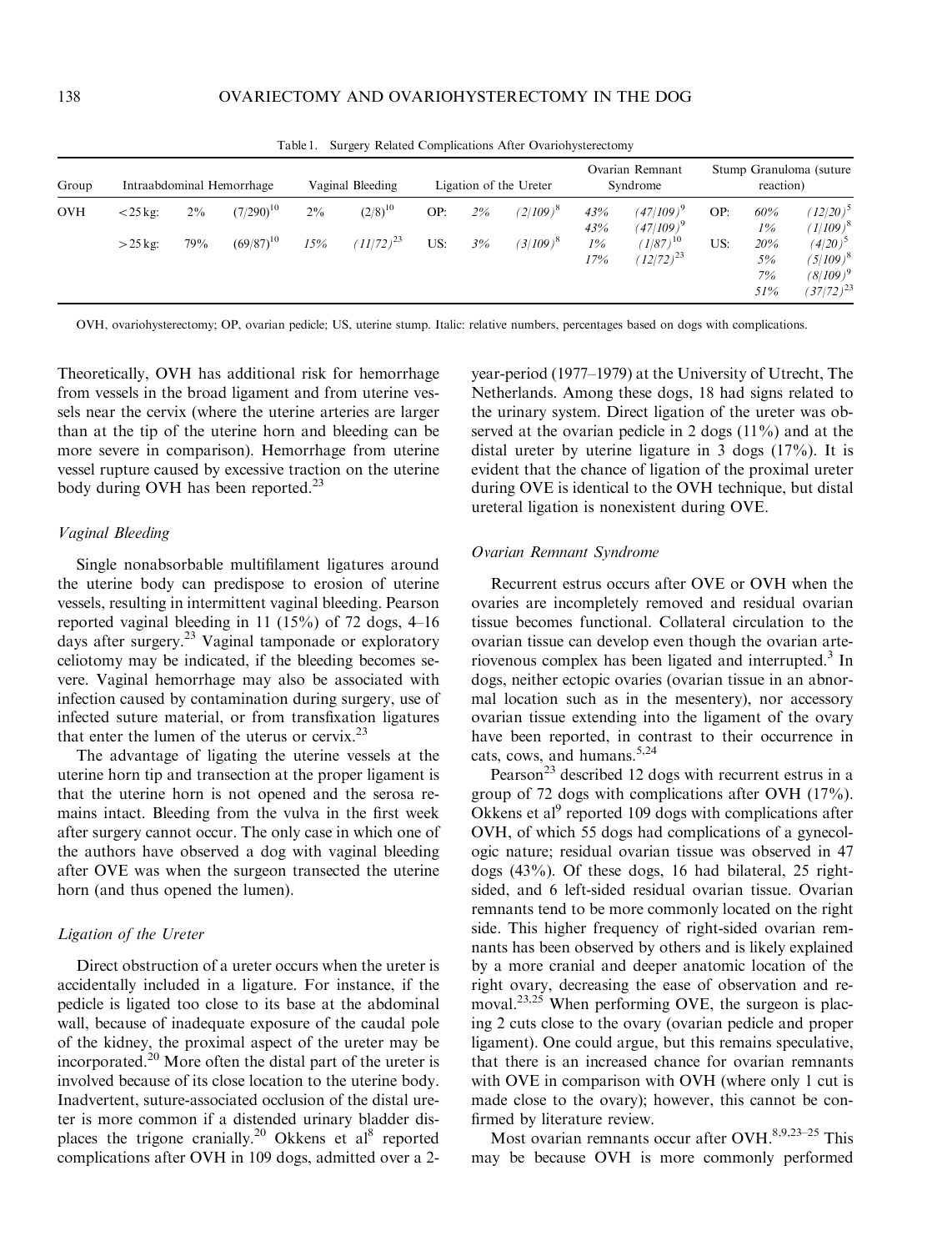technique or because the celiotomy for OVH is located more caudally making observation of the (right) ovary more difficult. Decreased visualization enhances the chance for incorrect technique and the chance for ovarian remnants. $^{10}$  In OVE, the incision can be positioned more cranial, avoiding this problem. Ovarian remnant syndrome can be avoided by correct surgical technique regardless of technique used. It is essential to have the incision cranial enough to allow complete visualization, especially of the right ovary. To achieve this with OVH a larger incision is necessary than for OVE.

#### Stump Granuloma

Inflammation and granuloma formation can be caused by ligatures of nonabsorbable suture material, poor aseptic technique, or excessive residual devitalized tissue (at the uterine body). Braided nonabsorbable suture materials, such as silk, nylon, or linen, and nonsurgical selflocking nylon bands (cable ties) have been implicated in most patients.<sup>26</sup> Okkens et al<sup>8</sup> reported granulomas at the ovarian pedicle in 1 patient  $(6\%)$  and at the uterine stump in 5 patients (28%). In dogs with gynecologic complications after OVH, Okkens et al<sup>9</sup> observed 8 (15%) stump granuloma. The likelihood for development of a granuloma at the ovarian stump is not influenced by technique (OVE versus OVH), but the incidence of the more common granuloma at the uterine stump cannot occur with OVE. Granulomas at the uterine horn tip are possible, but to our knowledge, have not been described.

Fistulous tracts extending from the ligated ovarian pedicle can develop from inflammatory reaction to ligature material, primarily with braided nonabsorbable suture material. Ovarian pedicle granulomas were associated with sublumbar sinuses.<sup>20</sup> Pearson described 72 dogs with complications resulting from OVH at a time when nonabsorbable ligatures were routinely used, and reported 37 dogs with stump granuloma, of which 27 had sinus formation  $(38\%)$ .<sup>23</sup> In a report of 20 OVH-related fistulous tracts, the origin of the tract was unilaterally from an ovarian ligature in 12 animals and from the uterine ligature in 4 animals.<sup>5</sup> Suture-associated fistulous tracts can easily be prevented by use of synthetic absorbable suture materials and surgical approach (OVE, OVH) should have no influence on occurrence of fistulous tracts.26

Both OVE and OVH can result in fistulous tract formation from the ovarian stump. OVE technique might lead to formation of stump fistulas at the uterine horn tip; whereas, OVH technique has the additional risk for development of uterine stump fistulas. Both the uterine horn tip granuloma and the uterine horn tip fistula, however, can be prevented when correct OVE technique is used. Using correct technique, the uterine horn is not opened because transection is performed at the level of the proper ligament.

## Miscellaneous

Many incidental complications after gonadectomy techniques including trauma to intestines or spleen, colonic incarceration, $23,27$  failure to remove gauze sponges from the abdomen before closure, endocrine alopecia, juvenile vulva formation, behavioral change, and eunuchoid syndrome have been reported.<sup>5</sup> It seems unlikely that either technique will significantly increase the risk for any of these complications. Because OVE results in a smaller incision, complications such as incisional swelling, seroma, infection, dehiscence, delayed healing, ventral body wall dehiscence, self-inflicted trauma, and pain are expected to be less.

| Group<br>Intact bitches |                   | Endometritis/Pyometra                                      |             |            | Stump Pyometra and CEH<br>(ovarian remnant syndrome) | Uterine Tumor Formation<br>$0.003\%^{33}$ | Urinary Sphincter Mechanism<br>Incontinence |                                   |                                                                                           |  |
|-------------------------|-------------------|------------------------------------------------------------|-------------|------------|------------------------------------------------------|-------------------------------------------|---------------------------------------------|-----------------------------------|-------------------------------------------------------------------------------------------|--|
|                         | 23%<br>15%<br>15% | $(1800/200000)^{28}$<br>$(25/165)^{29}$<br>$(26/175)^{30}$ |             |            |                                                      |                                           | UD:                                         | $0.3\%$<br>$0.2\%$<br>$0.7\%$     | $(7/2434)^{20}$<br>$(10/5315)^{36}$<br>$(29/4382)^{36}$                                   |  |
| <b>OVE</b>              | $0\%$<br>$0\%$    | $(0/69)^6$<br>$(0/72)^7$                                   |             |            |                                                      |                                           | D:                                          | $1.3\%$<br>9%<br>21%              | $(34/2614)^{36}$<br>$(6/69)^6$<br>$(54/260)^{45}$                                         |  |
| <b>OVH</b>              | $0\%$             | $(0/66)^6$                                                 | SP:<br>CEH: | 35%<br>43% | $(19/55)^9$<br>(47/109) $^9$                         |                                           |                                             | 14%<br>$3\%$<br>18%<br>20%<br>19% | $(9/66)^6$<br>$(53/1681)^{36}$<br>$(296/1681)^{36}$<br>$(83/412)^{38}$<br>$(29/152)^{45}$ |  |

Table 2. Long-Term Development of Complications and Uterine Pathology

CEH, Cystic endometrial hyperplasia; UD, undocked; D, docked; OVE, ovariectomy; OVH, ovariohysterectomy; SP, stump pyometra. Italic: relative numbers, percentages based on dogs with complications.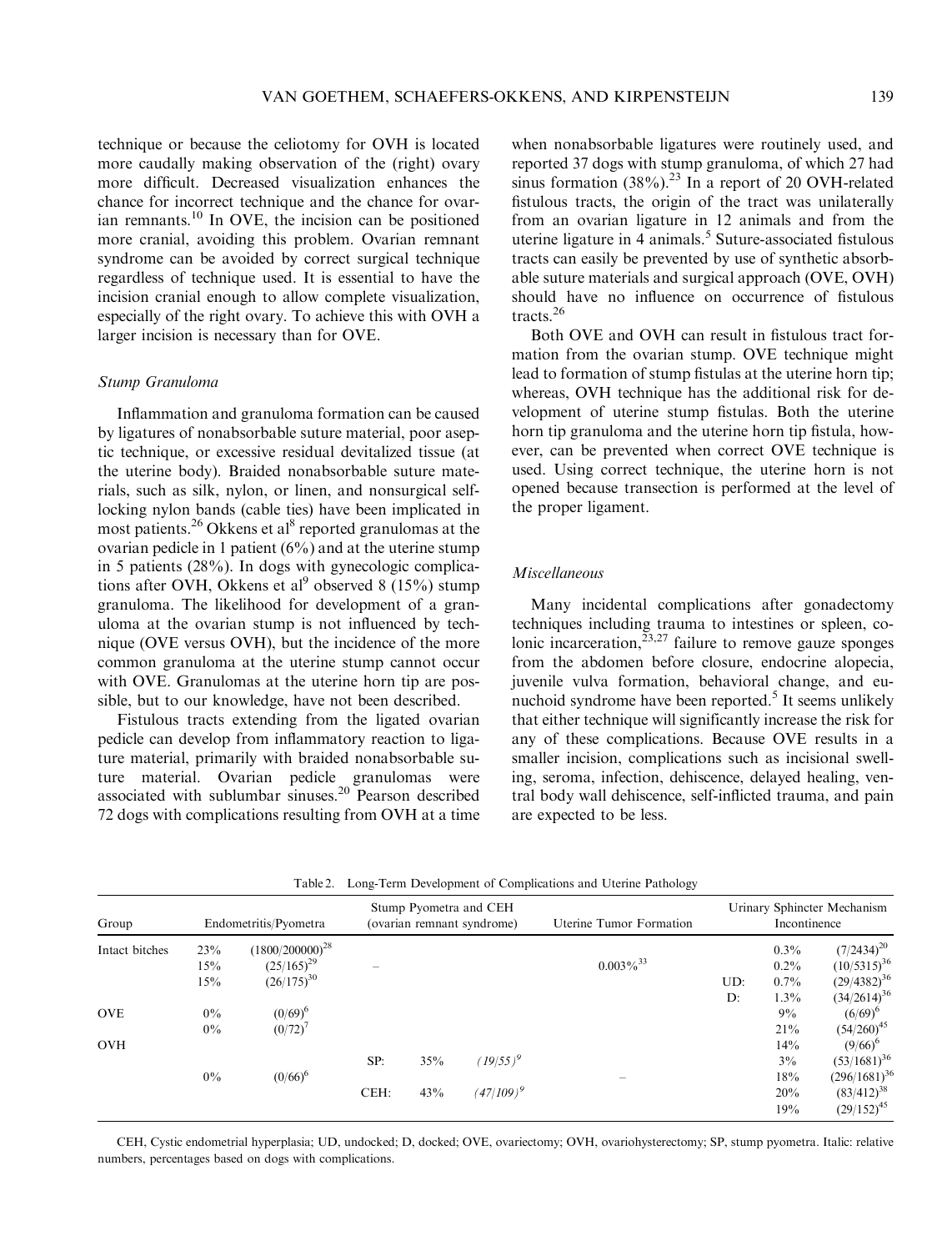## LONG-TERM COMPLICATIONS AND UTERINE **PATHOLOGY**

When considering changing the routine neutering procedure from OVH to OVE, the importance of future complications and uterine pathology needs to be considered (Table 2). In particular, development of endometritis/pyometra, occurrence of neoplastic uterine changes, incontinence, and obesity should be considered.

#### Endometritis and Pyometra

Epidemiologic data for  $\sim 200,000$  dogs covered by insurance in Sweden revealed that  $\sim 1800$  nonspayed bitches were treated for pyometra in 1996. The risk of an intact bitch developing pyometra before 10 years of age was  $23-24\%$ .<sup>28</sup> Other studies, albeit on a smaller scale, had similar findings. Fukuda<sup>29</sup> reported a 15.2% chance for the development of pyometra in female dogs $>4$  years  $(n = 165)$  and Von Berky<sup>30</sup> reported a 14.9% chance for uterine disease ( $n = 175$ ).

Thus, it is important to determine whether the uterus in ovariectomized dogs is predisposed to develop endometritis and pyometra. Pyometra has been defined as a hormonally mediated diestral disorder resulting from bacterial interaction with an abnormal uterine endometrial that has undergone pathologic changes assumed to be caused by an exaggerated response to progesterone stimulation.<sup>31</sup> Recently, the concept of considering CEH– pyometra as a complex has been questioned. It has been suggested that 2 different disorders: one where CEH–endometritis appears to have a strong hormonal component and the other where pyometra might be more influenced by the bacterial component.<sup>28</sup> Nevertheless, both conditions are exclusively encountered in the luteal phase of the estrus cycle. Experimentally CEH or CEH–endometritis can be induced by administration of progesterone, even in ovariectomized bitches.20 Withdrawal of progesterone treatment causes regression of the naturally occurring disease. Thus exposure to progestagen appears to be necessary for the development of CEH–endometritis.

A study by Okkens et al comparing the long-term effects of OVE versus OVH was conducted at the University of Utrecht in 1997.<sup>6</sup> Questionnaires were sent to 264 owners of bitches that had either OVE ( $n = 126$ ) or OVH  $(n = 138)$  performed for routine neutering 8–11 years earlier. Complete data were obtained for 69 OVE bitches and 66 OVH bitches. None of the OVE bitches had signs consistent with having had endometritis. With the exception of urinary incontinence, no other problems related to surgical neutering were identified. These findings agree with those of Janssens who performed OVE on 72 bitches and after a 6–10 year follow-up, no pyometra was detected.7 When OVE is correctly performed (all ovarian

tissue removed), and in the absence of supplementation of exogenous progestagens, endometritis (CEH or pyometra) cannot occur.

Stump pyometra is uniquely associated with OVH, and can develop if endometrial tissue at the uterine stump is stimulated by either endogenous, because of incomplete ovarian tissue removal, or by exogenously administered progesterone.<sup>20</sup> In Okkens et al<sup>9</sup> report on 55 dogs with gynecologic complications after OVH, 19 (35%) had stump pyometra associated with residual ovarian tissue. In the same study 47 bitches had histologically confirmed CEH–endometritis during celiotomy; abdominal exploration revealed the presence of residual ovarian tissue in all of these dogs. Another 7 dogs an enlarged and inflamed uterine stump, where no residual ovarian tissue was detected and on histology the inflammation was caused by an unabsorbed ligature (stump granuloma) without signs of  $\mathrm{CEH}$ .

These studies strongly suggest that progesterone is an essential factor in the occurrence of CEH–endometritis– pyometra and that correctly performed, OVH or OVE will prevent development CEH–pyometra in later life. OVE will not increase the chance for development of CEH–pyometra compared with OVH.

## Uterine Tumor Formation

Uterine tumors are rare in the dog, with a reported rate of  $0.4\%$  of all canine tumours.<sup>32</sup> The University of Pennsylvania Veterinary Hospital examined 33,570 female dogs between 1952 and 1966, and 96 gynecologic neoplasms (uterus,  $n = 11$ ; vagina or vulva,  $n = 85$ ) were detected in 90 dogs  $(0.27\%)$ .<sup>33</sup> This brings the overall chance for a uterine tumor to 0.03% (11/33570). Middleaged-to-older animals were most commonly affected and most canine uterine tumors were mesenchymal in origin. Of the uterine tumors, 85–90% were benign leiomyomas and 10% leiomyosarcomas. The true risk for development of malignant tumoral disease of the uterus is 0.003%. The prognosis associated with leiomyomas and other benign tumors is excellent because surgery is nearly always curative. For leiomyosarcomas and other malignant tumors, the prognosis remains good if there is no evidence of metastatic disease at surgery and complete excision is possible. $32,34,35$  When performing gonadectomy, the surgeon has to balance the risk for possible tumoral development in the uterus when performing OVE, against the increase in surgery related complications when performing OVH.

## Urinary Sphincter Mechanism Incontinence

Adhesions or granulomas of the uterine stump that interfere with urinary bladder sphincter function or de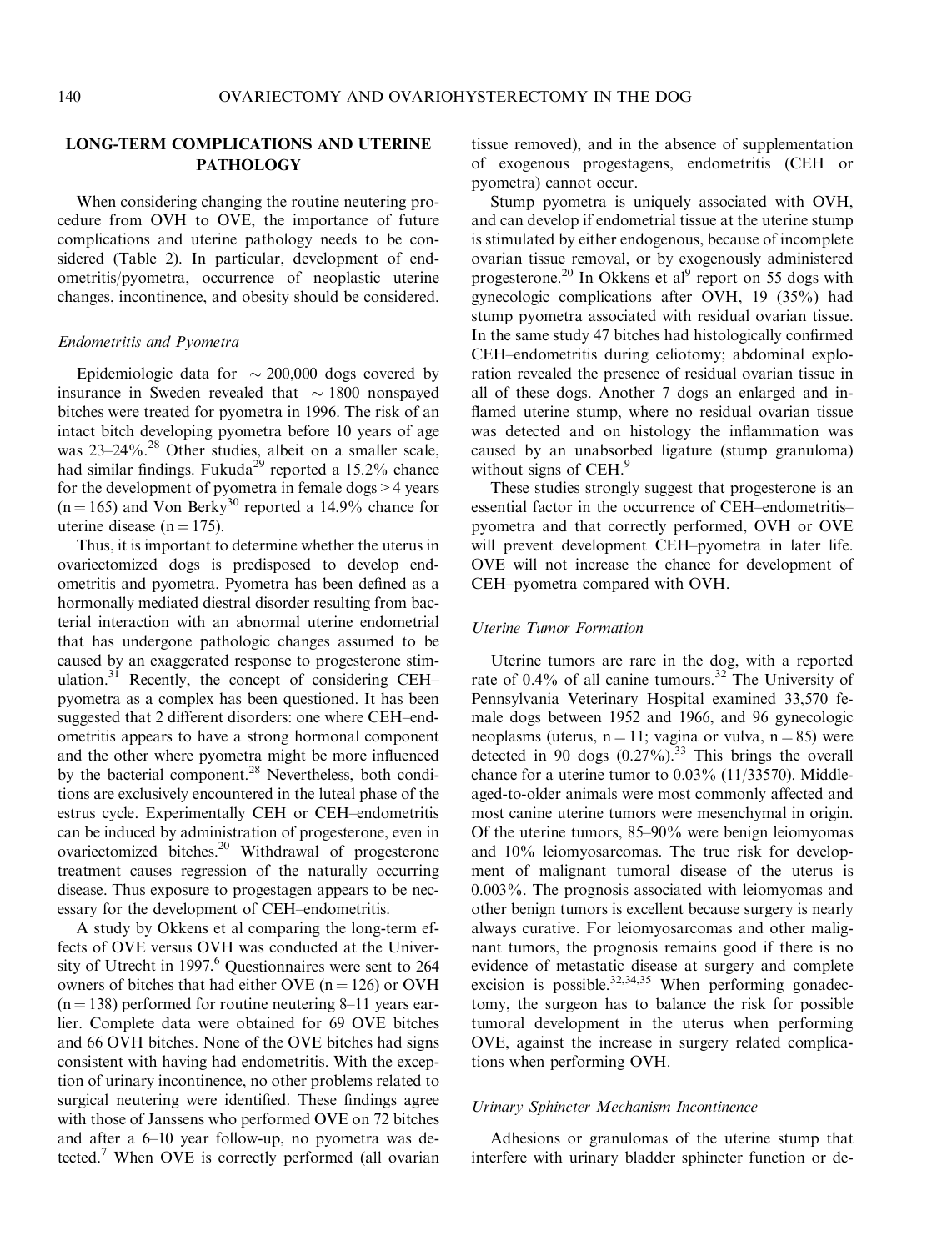velopment of a ureterovaginal fistula can occasionally cause incontinence. The most common cause of incontinence in spayed dogs, however, is urethral sphincter mechanism incompetence (USMI), an uncommon disease in intact bitches with reported incidences of 0.2% (10/ 5315)<sup>36</sup> to 0.3% (7/2434).<sup>20</sup> Because of the underlying hormonal cause, a significant increase of this pathology in spayed bitches has been hypothesized.37,38 Nickel et al<sup>39</sup> reported a significantly impaired urethral sphincter mechanism in gonadectomized dogs. In a retrospective investigation, Holt and Thrusfield<sup>36</sup> using data from a general and a referral practice in UK, reported that 3% (53/1681) and 17.7% (296/1681), respectively, of dogs were considered incontinent after OVH. In Switzerland, up to 20% (83/412) of spayed bitches developed signs suggestive of urinary incontinence postoperatively.<sup>38</sup> Confounding factors in the development of incontinence include time of OVH, body weight, breed of dogs and tail-docking.5,36,40–43 An increased risk in tail-docked bitches has been documented raising the incidence to 1.3 (34/2614) compared with 0.7% (29/4382) for undocked dogs.36

Long-term studies have been unable to detect a difference between occurrence of incontinence in dogs after OVE compared with OVH. One of the initial reports concluded that there was no difference between OVE and OVH.44 Another study reported that 54 of 260 OVE dogs developed incontinence (20.8%) compared with 29 of 152 OVH dogs (19.1%); however, this difference was not significant.<sup>45</sup> Okkens et al<sup>6</sup> reported urinary incontinence in 15 dogs  $(11\%)$  after long-term follow-up but no significant difference in incidence between OVE and OVH neutered bitches.

## Body Weight Gain

Gonadectomy adversely affects the ability to regulate food intake and thus predisposes these animals to obesity.20,46 Inactivity and increased food intake contributes to weight gains up to  $38\%$ . Edney and Smith<sup>47</sup> observed that 21.4% of all dogs were overweight and spayed females were twice as likely to be obese compared with intact bitches. In another study, where dogs were exercised regularly and their food intake was controlled, there was no significant increase in weight in either spayed or intact females.<sup>48</sup> No significant difference in weight gain has been observed between dogs that had OVE versus OVH in other studies.<sup>49,50</sup>

## **CONCLUSION**

The absence of randomized studies comparing complications after OVE and OVH in dogs forces us to interpret historical reviews of both techniques. The rational conclusion after review, when immediate postoperative complications are considered, is that either technique can be used for canine female gonadectomy. The surgeon has to choose the least invasive, fastest, and safest procedure. A major advantage of OVE is that it can be performed through a smaller celiotomy and with less traction on the female genital tract. Technically, OVH is more complicated (more tissue is ligated and transected), time consuming (because a larger celiotomy is needed to expose the entire uterus) and is therefore expected to be associated with a greater short-term morbidity when compared with OVE. However, differences in short-term postoperative morbidity between the 2 techniques have not been published. Increased risk for surgery-related complications associated with OVH are estimated for: intraabdominal and vaginal bleeding (because of larger vessel diameter near the uterine body), ureteral ligation (because of close proximity of the distal part of the ureter to the uterine body), ovarian remnants (because of the more caudally located incision), uterine stump complications, and sinus tracts (because of mucosal exposure).

Since 1981, after introduction of OVE as the standard technique for canine neutering at Utrecht University, no increase in short-term complications has been observed. With respect to long-term urogenital problems, including endometritis/pyometra and urinary incontinence, it has been clearly established that they do not occur more frequently with either technique. The overall chance for development of malignant uterine tumors is very low (0.003%), and, in our opinion, does not warrant performing a potentially more traumatizing surgical procedure, OVH, that might be associated with more postoperative complications.

Without benefit of more prospective studies comparing surgical complications between OVE and OVH, most evidence extracted from the literature leads us to the conclusion that there is no benefit and thus no indication for removing the uterus during routine neutering in healthy bitches. Thus we believe that OVE should be the procedure of choice for canine gonadectomy.

## **REFERENCES**

- 1. Stockner PK: The economics of spaying and neutering: market forces and owners' values affecting pet population control. J Am Vet Med Assoc 198:1180–1182, 1991
- 2. Nassar R: Pet population dynamics and community planning for animal welfare and animal control. J Am Vet Med Assoc 198:1160–1164, 1991
- 3. Fingland RB: Ovariohysterectomy, in Bojrab MJ (eds): Current Techniques in Small Animal Surgery (ed 4). Baltimore, MD, Williams & Wilkins, 1998, pp 489–496
- 4. Hedlund CS: Surgery of the reproductive and genital systems, in Fossum TW (eds): Small Animal Surgery (ed 1). St.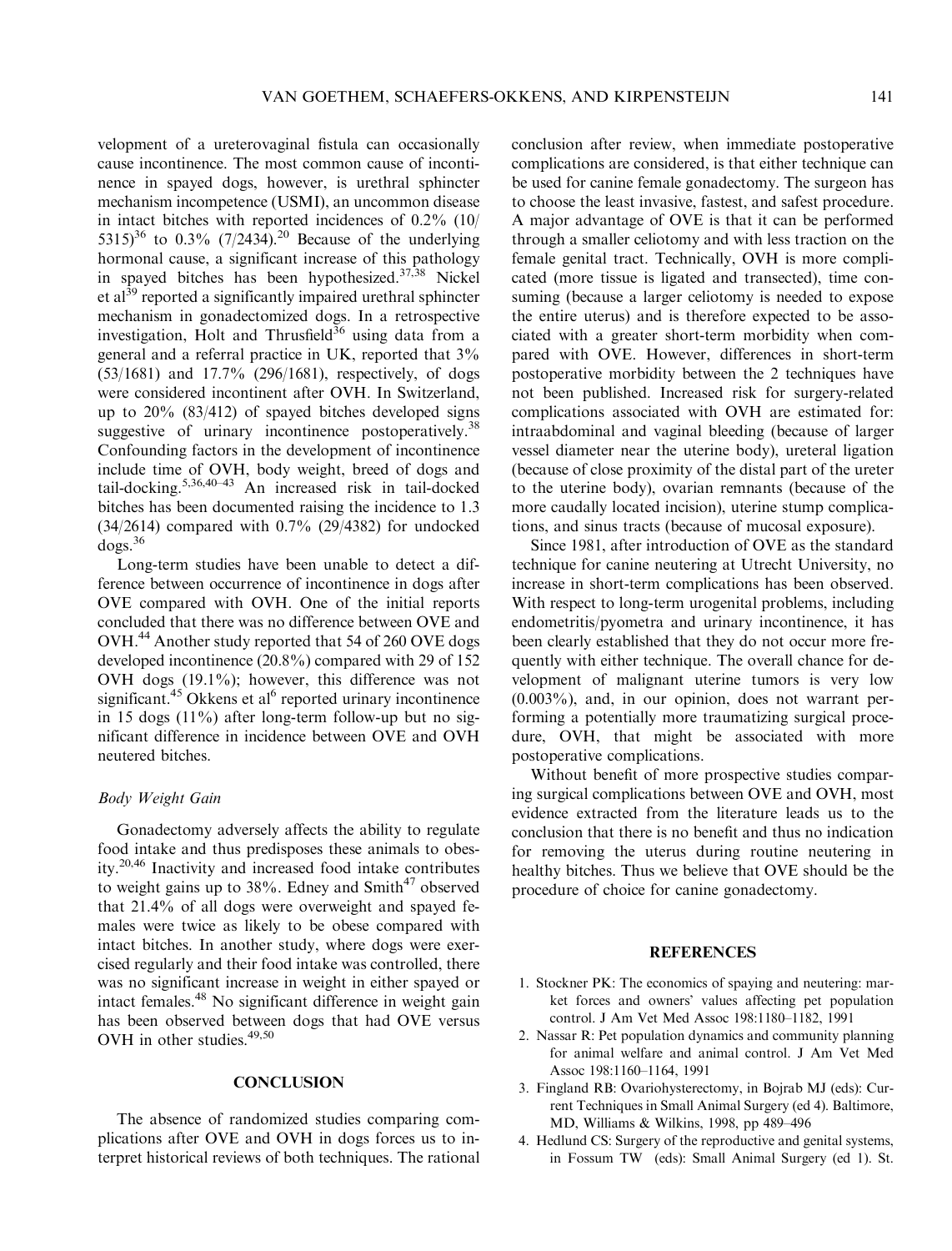Louis, MO, Mosby-Year Book Inc, 1997, pp 523–524, 536– 537

- 5. Stone AE, Cantrell CG, Sharp NJ: Ovary and uterus, in Slatter D (eds): Textbook of Small Animal Surgery (ed 2). Philadelphia, PA, Saunders, 1993, pp 1293–1308
- 6. Okkens AC, Kooistra HS, Nickel RF: Comparison of longterm effects of ovariectomy versus ovariohysterectomy in bitches. J Reprod Fertil 51(Suppl): 227–231, 1997
- 7. Janssens LA, Janssens GH: Bilateral flank ovariectomy in the dog – surgical technique and sequelae in 72 animals. J Small Anim Pract 32:249–252, 1991
- 8. Okkens AC, van de Gaag I, Biewenga WJ, et al: Urological complications following ovariohysterectomy in dogs. Tijdschr Diergeneeskd 106:1189–1198, 1981
- 9. Okkens AC, Dieleman SJ, van de Gaag I: Gynaecologische complicaties na ovariohysterectomy bij de hond ten gevolge van: 1. het incompleet verwijderen van de ovaria en 2. een ontsteking van de uterus-cervix stomp. Tijdschr Diergeneeskd 106:1142–1158, 1981
- 10. Berzon JL: Complications of elective ovariohysterectomies in the dog and the cat at a teaching institution: clinical review of 853 cases. Vet Surg 8:89–91, 1979
- 11. Stone AE: Ovary and uterus, in Slatter D (eds): Textbook of Small Animal Surgery (ed 3). Philadelphia, PA, Saunders, 2003, pp 1495–1499
- 12. van Sluijs FJ: Ovariohysterectomy, in van Sluijs FJ (eds): Atlas of Small Animal Surgery. Utrecht, The Netherlands, Wetenschappelijke uitgeverij Bunge, 1992, pp 82–84
- 13. Toombs JP, Clarke KM: Basic operative techniques, in Slatter D (eds): Textbook of Small Animal Surgery (ed 3). Philadelphia, PA, Saunders, 2003, pp 208–212
- 14. Wheeler SL, Magne ML, Kaufmann J: Postpartum disorders in the bitch: a Review. Compend Contin Educ Pract Vet 6:493, 1984
- 15. Schneider R, Dorn CR, Taylor DO: Factors influencing canine mammary cancer development and postsurgical survival. J Natl Cancer Inst 43:1249–1261, 1969
- 16. Sorenmo KU, Shofer FS: Goldschmidt: effect of spaying and timing of spaying on survival of dogs with mammary carcinoma. J Vet Intern Med 14:266–270, 2000
- 17. Philibert JC, Snyder PW, Glickman N, et al: Influence of host factors on survival in dogs with malignant mammary gland tumors. J Vet Intern Med 17:102–106, 2003
- 18. Morris JS, Dobson JM, Bostock DE, et al: Effect of ovariohysterectomy in bitches with mammary neoplasms. Vet Rec 142:656–658, 1998
- 19. Yamagami T, Kobayashi T, Takahashi K, et al: Prognosis for canine malignant mammary tumors based on TNM and histologic classification. J Vet Med Sci 58:1079–1083, 1996
- 20. Kyles AE, Aronsohn M, Stone EA, et al: Urogenital surgery, in Lipowitz AJ, et al. (eds): Complications in Small Animal Surgery. Baltimore, MD, Williams & Wilkins, 1996, pp 496–503
- 21. Wilson GP, Hayes HM: Ovariohysterectomy in the dog and cat, in Bojrab MJ (eds): Current techniques in small animal surgery (ed 2). Philadelphia, PA, Lea & Febinger, 1983, pp 334–338
- 22. Pollari FL, Bonnett BN, Bamsey SC, et al: Postoperative complications of elective surgeries in dogs and cats determined by examining electronic and paper medical records. J Am Vet Med Assoc 208:1882, 1996
- 23. Pearson H: The complications of ovariohysterectomy in the bitch. J Small Anim Pract 14:257–266, 1973
- 24. Miller DM: Ovarian remnant syndrome in dogs and cats: 46 cases (1988–1992). J Vet Diagn Invest 7:572–574, 1995
- 25. Wallace MS: The ovarian remnant syndrome in the bitch and the queen. Vet Clin North Am Small Anim Pract 21:501– 507, 1991
- 26. Werner RE, Straughan AJ, Vezin D: Nylon cable band reactions in ovariohysterectomized bitches. J Am Vet Med Assoc 200:64–66, 1992
- 27. Coolman BR, Maretta SM, Dudley MB, et al: Partial colonic obstruction following ovariohysterectomy: a report of three cases. J Am Anim Hosp Assoc 35:169–172, 1999
- 28. Fransson BA, Ragle CA: Canine pyometra: an update on pathogenesis and treatment. Compend Contin Educ Pract Vet 25:602–612, 2003
- 29. Fukuda S: Incidence of pyometra in colony-raised beagle dogs. Exp Anim 50:325–329, 2001
- 30. Von Berky AG, Townsend WL: The relationship between the prevalence of uterine lesions and the use of medroxyprogesterone acetate for canine population control. Aust Vet J 70:249–250, 1993
- 31. Nelson RW, Feldman EC: Pyometra. Vet Clin North Am Small Anim Pract 16:561–576, 1986
- 32. Klein MK: Tumors of the female reproductive system, in Withrow SJ (eds): Small Animal Clinical Oncology (ed 2). Philadelphia, PA, Saunders, 1996, pp 351
- 33. Brodey RS: Neoplasms of the canine uterus, vagina and vulva: a clinicopathologic survey of 90 cases. J Am Vet Med Assoc 151:1294–1307, 1967
- 34. Vos JH: Uterine and cervical carcinomas in five dogs. J Vet Med 35:385–390, 1980
- 35. Ogilvie GK, Moore AS: Tumors of the reproductive system, in Managing the veterinary cancer patient. New Jersey, Veterinary Learning Systems Co., Inc, 1995, pp 419–420
- 36. Holt PE, Thrusfield MV: Association in bitches between breed, size, neutering and docking, and acquired urinary incontinence due to incompetence of the urethral sphincter mechanism. Vet Rec 133:177–180, 1993
- 37. Thrusfield MV: Associations between urinary incontinence and spaying in bitches. Vet Rec 116:695, 1985
- 38. Arnold S: Harninkontinenz bei kastrierten Hündinnen. Teil 1: Bedeutung, Klinik und Ätiopathogenese. Schweiz Arch Tierheilkd 139:271–276, 1997
- 39. Nickel RF, Van Wees AM, Van Den Brom WE, et al: Changes in urethral closure and bladder storage function in young female dogs caused by prepubertal events, the estrous cycle, and neutering, PhD Dissertation, RF Nickel, RU Utrecht, Chapter 7, pp. 87–110.
- 40. Janssens LA, Peeters S: Comparison between stress incontinence in women and sphincter mechanism incompetence in the female dog. Vet Rec 141:620–625, 1997